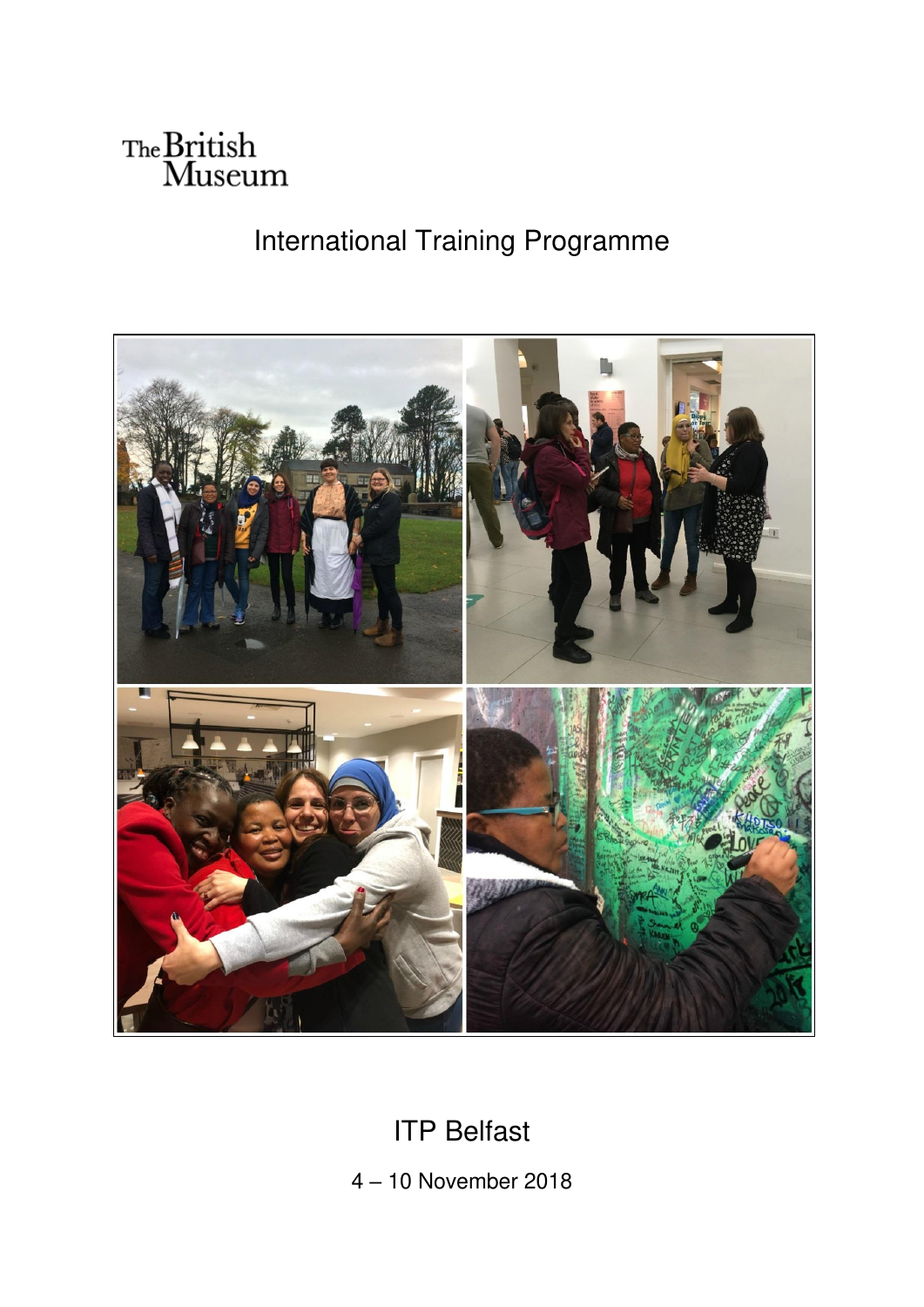### **Summary**

The British Museum's International Training Programme (ITP) seeks to develop a sustainable global network of inspired museum and heritage professionals, through sharing knowledge, skills and experiences. The ITP alumni now totals 276 fellows from 43 countries spanning the world and the Museum aims to develop and deliver a wide range of projects and programmes to ensure the Programme thrives in the years ahead.

Philanthropic support for the ITP has enabled the British Museum (BM) to plan with added confidence and provide for the programme's growing network of culture and heritage professionals. In November 2018, with the generous support of the Marie-Louise von Motesiczky Charitable Trust and in partnership with National Museums Northern Ireland (NMNI), the Museum was able to support four ITP fellows to attend the Museums Association Annual Conference and Exhibition in Belfast.

This report provides an overview of the scope and delivery of a week-long programme aimed at fulling our networking brief, held in Belfast between 4 and 10 November 2018. The programme was attended by Eileen Musundi, National Museums of Kenya (ITP 2008); Heba Khairy, the Grand Egyptian Museum, (ITP 2017); Matsosane Emely Molibeli, Department of Culture, Lesotho (ITP 2017) and Meltem Yaşdağ, Ministry of Culture and Tourism, Turkey (ITP 2011) who were selected from 33 of the ITP alumni through an open application process.

### For the fellows' full biographies, see **Appendix 1***.*



### **The Museums Association**

The Museums Association (MA) is a professional membership organisation for museum, gallery and heritage professionals, organisations, and companies that work in the sector. The MA aims to share knowledge, develop skills, inspire innovation and provide leadership while advocating for museums, setting ethical standards and running training and professional development programmes.

The Museums Association Conference and Exhibition is held annually and is the largest event for museum and heritage professionals in Europe. In 2018 speakers from the UK and beyond came together to discuss the latest thinking about museums, galleries and heritage sites. The theme was:

### *Dissent: inspiring hope, embracing change - having the courage to challenge traditional thinking to transform museums and society.*

The conference aimed to:

- Share inspiring ideas from around the world that place museums at the heart of their communities and transform people's lives.
- Highlight the role museums of all sizes and types can play as dissenting organisations, supporting their communities, encouraging dissent and promoting positive social change.
- Look at who could be part of developing new ideas and how institutions could ensure that voices were heard and valued.
- Consider who the 'dissenters' were from outside museums and how they could provoke, inspire and challenge 'the norm'.
- Challenge the concept of dissent looking at how dissenting museums really are able to be and what constraints are put on them.
- Think about whether dissent always leads to positive change and transformation.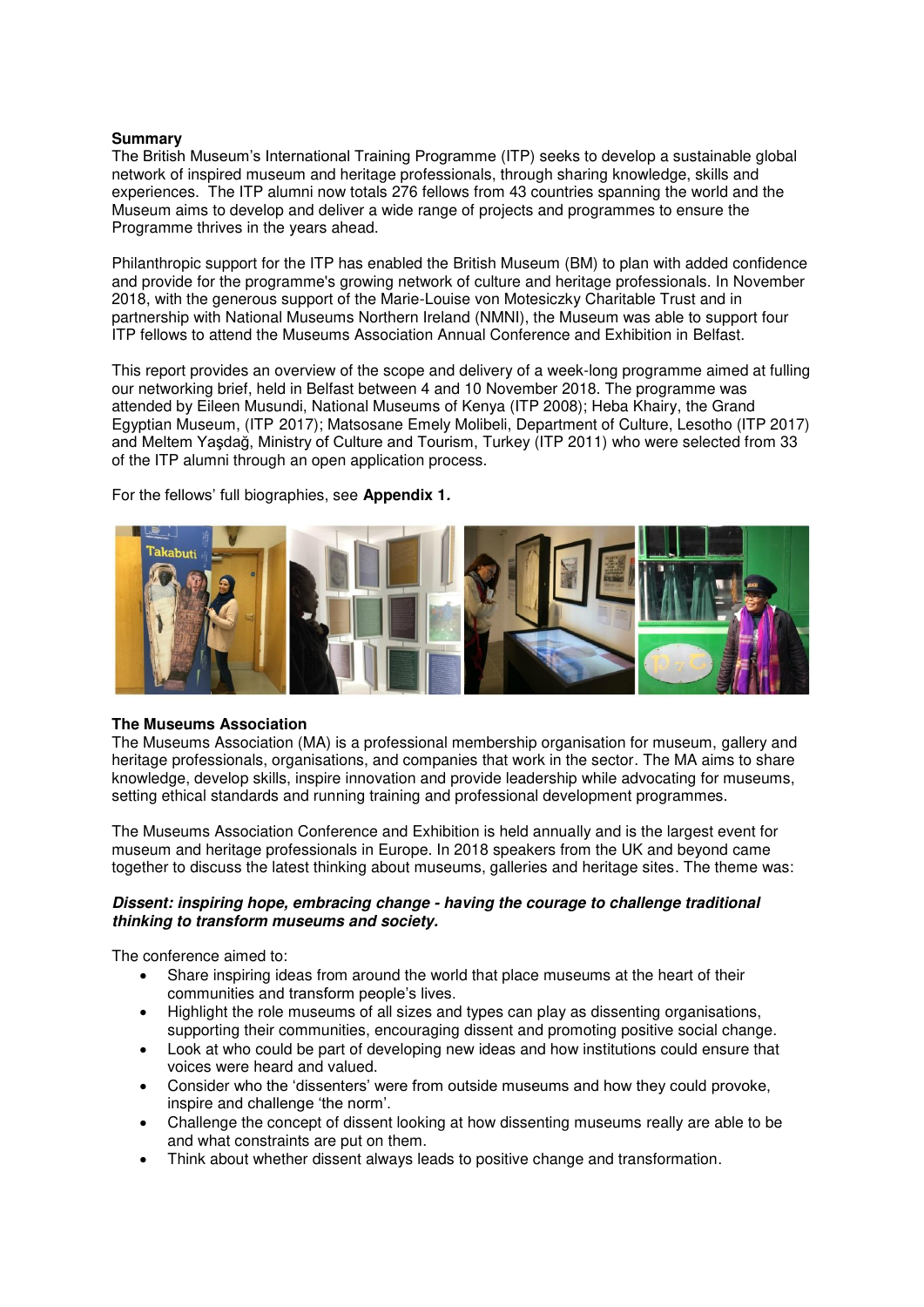Through attendance at the MA Conference and Exhibition we were able to offer our ITP fellows further platforms to network and gain knowledge beyond what is traditionally offered through the summer programme. Our aim was for fellows to attend a new range of skills-building sessions, to hear from colleagues globally about current practices and projects, to engage in debates around the future of museums and their audiences, and to create networks that may be outside our usual remit.



During the conference ITP fellows were able to attend a diverse range of sessions and their top 'picks' were *Soft Power; Exploring a divided society; Exhibiting troubled pasts* and *Talking co-production.*  Being able to relate the stories shared with their own experiences in museums and in wider society was noted as very beneficial and encouraged them to think creatively about what might be possible back at their own institutions. Particularly valued by the group were workshops that highlighted new and innovative practice in museums that they were able to relate to their own working practices.

Networking was also high on the agenda and fellows attended the networking breakfast and ICOM lunch, enjoying engaging conversations with colleagues from museums in South Africa and Namibia as well as the American Alliance of Museums; Bristol Museum and Art Gallery; National Museum of Wales and the RAF Museum.

Overall the fellows found the conference both 'invigorating' and 'motivational'. They all came away inspired by the individuals they spoke to, the sessions they attended and the ideas and experiences that were shared.

*'Listening to such successful, inspiring and effective experiences and projects and getting involved in these round table discussions and activities presented me with a window into museum life around the world and allowed me to learn from and exchange actual ideas and experiences. This conference really proved to me that museums can change people's lives, and how museums can provide audiences with the opportunity to rediscover themselves and rediscover museum objects.'* Heba Khairy (Egypt, ITP 2017), Curator, Grand Egyptian Museum

*'Attending the conference has made me feel like an ambassador of my country because most people I met did not know about my country and even the few that know about it had little information about it. It really made me proud to talk about it, and also to spell out my participation in the conference and my relationship to the British Museum. This has also made it possible to exchange ideas and addresses with lots of people who were interested in learning about Africa as well.'* Matsosane Emely Molibeli (Lesotho, ITP 2017), Director of Culture, Department of Culture, Lesotho

### **Additional programming**

In addition to attending the MA Conference and Exhibition, a key aim for the week was to offer further opportunities to help fellows and their institutions develop skills and experiences and to create new networking opportunities with the hope of stimulating potential future collaborations. With that in mind – and with the generous support of our UK partner National Museums Northern Ireland (NMNI) – we put together an additional programme of visits and sessions which focused on Northern Ireland's fascinating history and how those stories are told through both the collections at NMNI and other attractions and experiences around the city.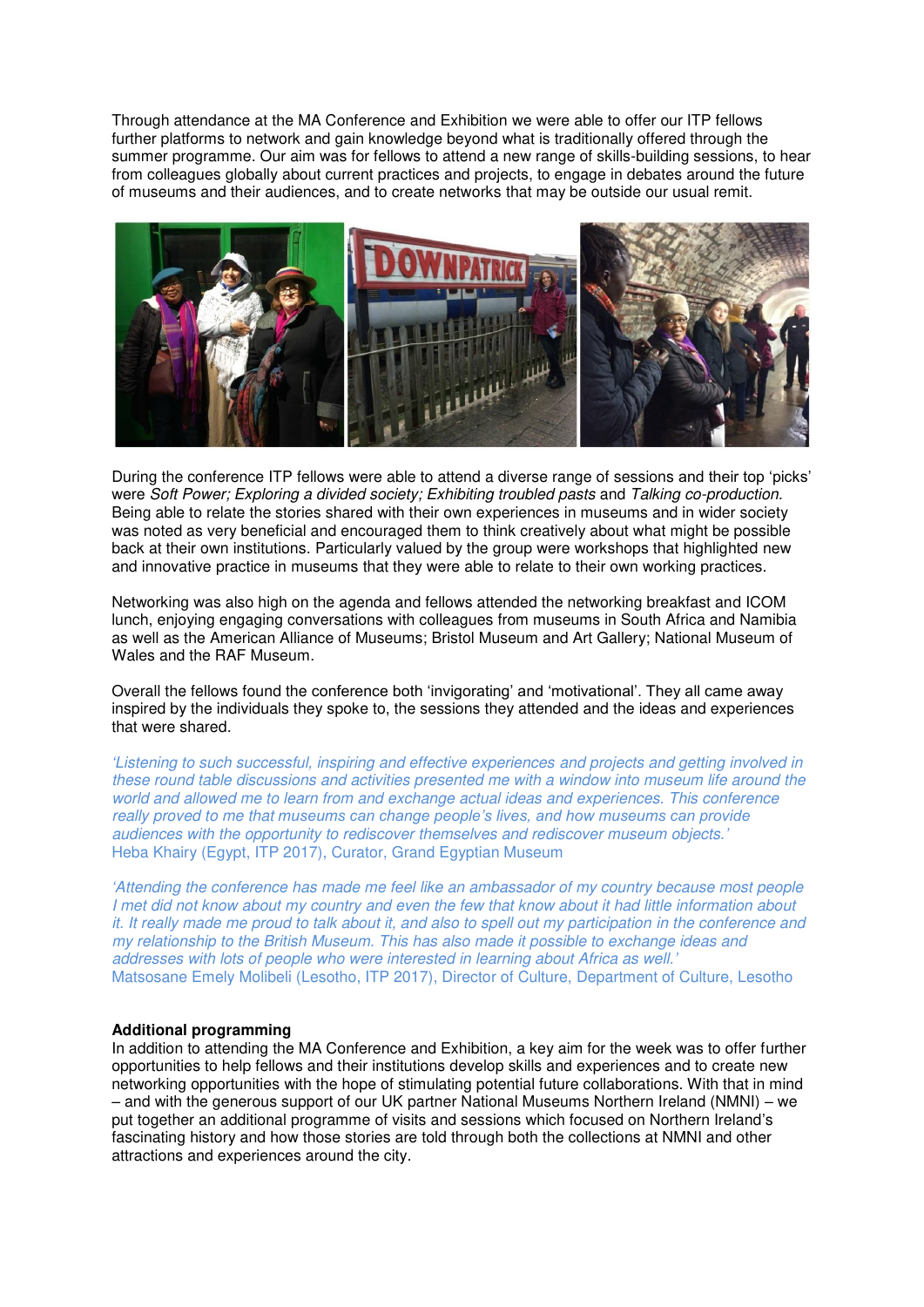### *Northern Ireland's recent history*

**Day one** focused on Northern Ireland's (NI) recent troubled past which has affected everyone living in the country and has shaped its current society and way of life. The decision to host an MA conference on the theme of *Dissent: Inspiring hope, embracing change* in NI was very fitting and for our ITP fellows this first day helped to set the scene and put the conference into context. The conference theme aimed to discuss how museums play a role within their communities to encourage positive social change, inclusion, equality and diversity. The Ulster Museum's new gallery, *The Troubles and Beyond*, is an excellent example of how a museum can embrace the transformations its community goes through and attempt to represent the voices of the people who live through such changes.

#### *Transporting you back in time…*

After gaining a better understanding of NI's recent history and the city fellows were staying in, **day two** looked at how the cultural sector in NI preserves its earlier history and how it is presented to visitors. In 1958 an act of parliament was passed which aimed to preserve rural ways of life in the wake of increasing urbanisation; day two presented two museums on one site, Ulster Folk Park and the Transport Museum, which were founded in reaction to this law.

#### *Experiences and attractions*

After two days of museum visits *day three* saw a change of emphasis as the group explored the cultural sector in the form of 'experiences' and 'attractions' – the Titanic Experience and the Crumlin Road Gaol. The fellows were asked to think about: what made these institutions different to a museum; whether they were historically accurate; how the titles 'attraction' and 'experience' affected their visits and their understanding of the subject matter; and how the visits made them feel.

The programme also included evening events, which provided an informal and relaxed setting for BM staff, our UK partners and fellows to re-engage.



The additional programming was hugely appreciated by the ITP fellows. They particularly valued time spent with Karen Logan, Project Curator of *The Troubles and Beyond* at Ulster Museum. As well as having time in the gallery they were able to talk to Karen about the challenges she faced when presenting a recent troubled history, and how, as a curator, she was able to be objective and inclusive, and reflect the diverse views of the local community. They also discussed how they might be able tell the story of their own countries' recent histories.

*'One of the most important moments of this research trip for me was the meeting with museum curator Karen Logan. Discussing all these [issues] with the curator of the exhibition gave us very important ideas about what we can do for a similar museum concept […] in my country".* Meltem Yaşdağ (Turkey, ITP 2011), Culture and Tourism Expert, Ministry of Culture and Tourism, Ankara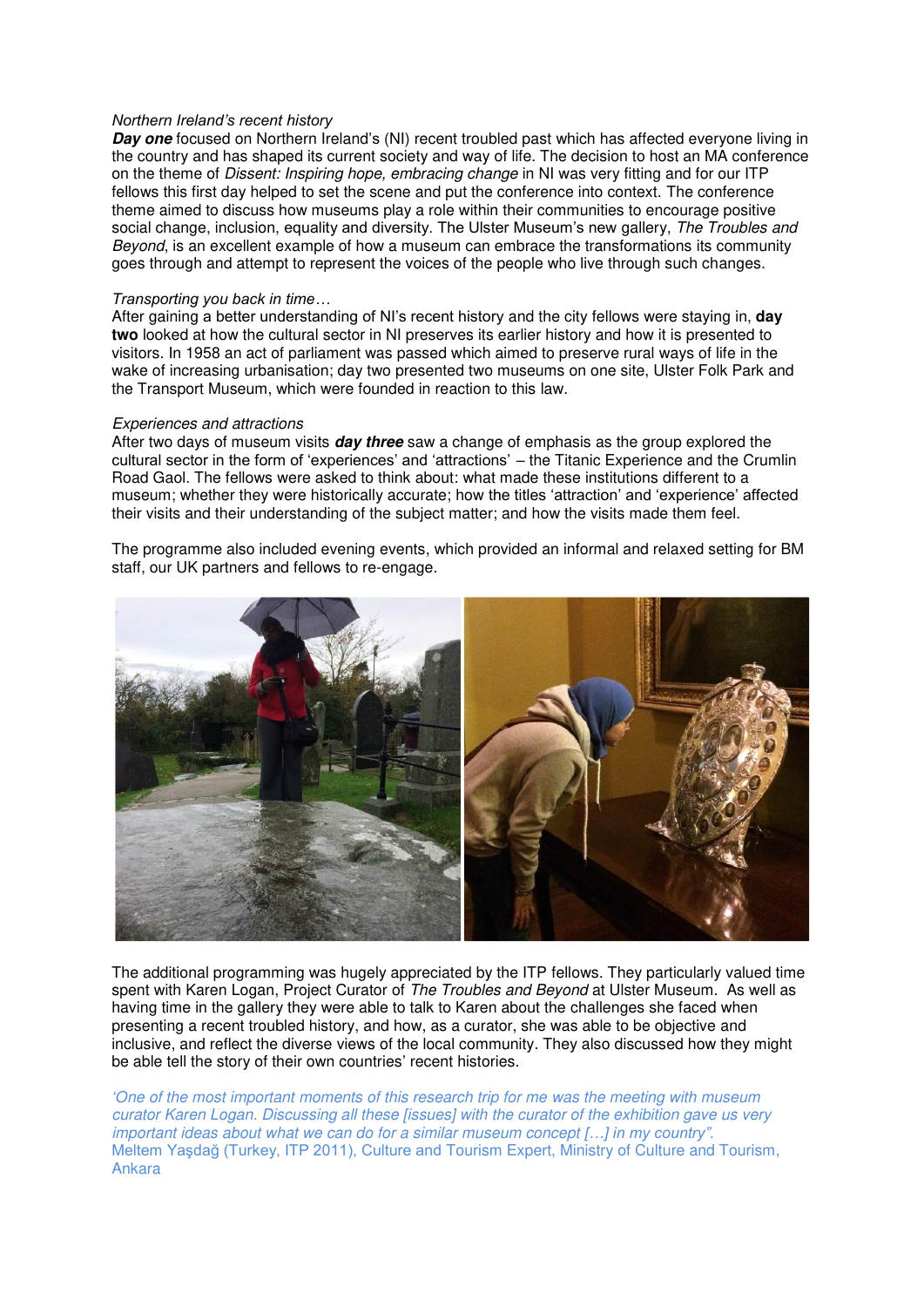The fellows also appreciated their visit to Ulster Folk Park, particularly the 'eloquent' and 'informative' first-person interpreters they engaged with who they all felt greatly enhanced visitor experience. They also admired and found inspiration in the way the museum was preserving and sharing traditional crafts and skills with their audiences.

*'Looking at the work that talented craftspeople do in these living museums made me realise just how useful these museums are. The traditional craftsmanship is retained, beautiful handmade objects are created to be purchased and cherished and they are a source of income for the institution and individuals. I would most certainly want to try it in my country!'* Eileen Ondusye Musundi (Kenya, ITP 2008, Senior Fellow 2013), Head of Exhibits Section, Directorate of Antiquities, Sites and Monuments, National Museums of Kenya

### See **Appendix 2** for the full workshop programme.



### **Social Media**

The ITP blog has gone from strength to strength and is incredibly popular amongst the network, particularly during the summer and legacy programmes. Through surveys and data analysis we know that ITP fellows, UK and programme partners and colleagues across the museum sector enjoy ITP blog posts and find them informative and useful. During the programme in Belfast we asked Eileen, Heba, Matsosane and Meltem to contribute to the blog, to inform others about what they saw, shared and learnt while on the programme.

<https://bmtrainingprog.wordpress.com/>

### **Outcomes**

The fellows took part in an evaluation session at the end of the week and have all produced reports on their time in Belfast that have demonstrated some clear and immediate results in terms of the legacy of the ITP:

- Enhanced relationships across ITP year cohorts and between curators from different countries.
- Enhanced relationships between the BM, our programme partner museums and the global ITP network.
- Confirmation of the ITP's strategic aims up to 2020, particularly the potential impact of enabling our fellows to have access to international events that cost and logistics would otherwise bar.
- Interest in subject-specific networks that can sit within the ITP community and provide opportunities for additional growth and support in particular areas of the summer programme.
- In the evaluation, all fellows said the course had changed their thinking and given them new ideas that they wanted to put into practice back home.
- The size of the group meant that fellows could discuss issues and possible collaborations directly with our UK partner museum colleagues and colleagues at the MA and, perhaps most importantly, with each other.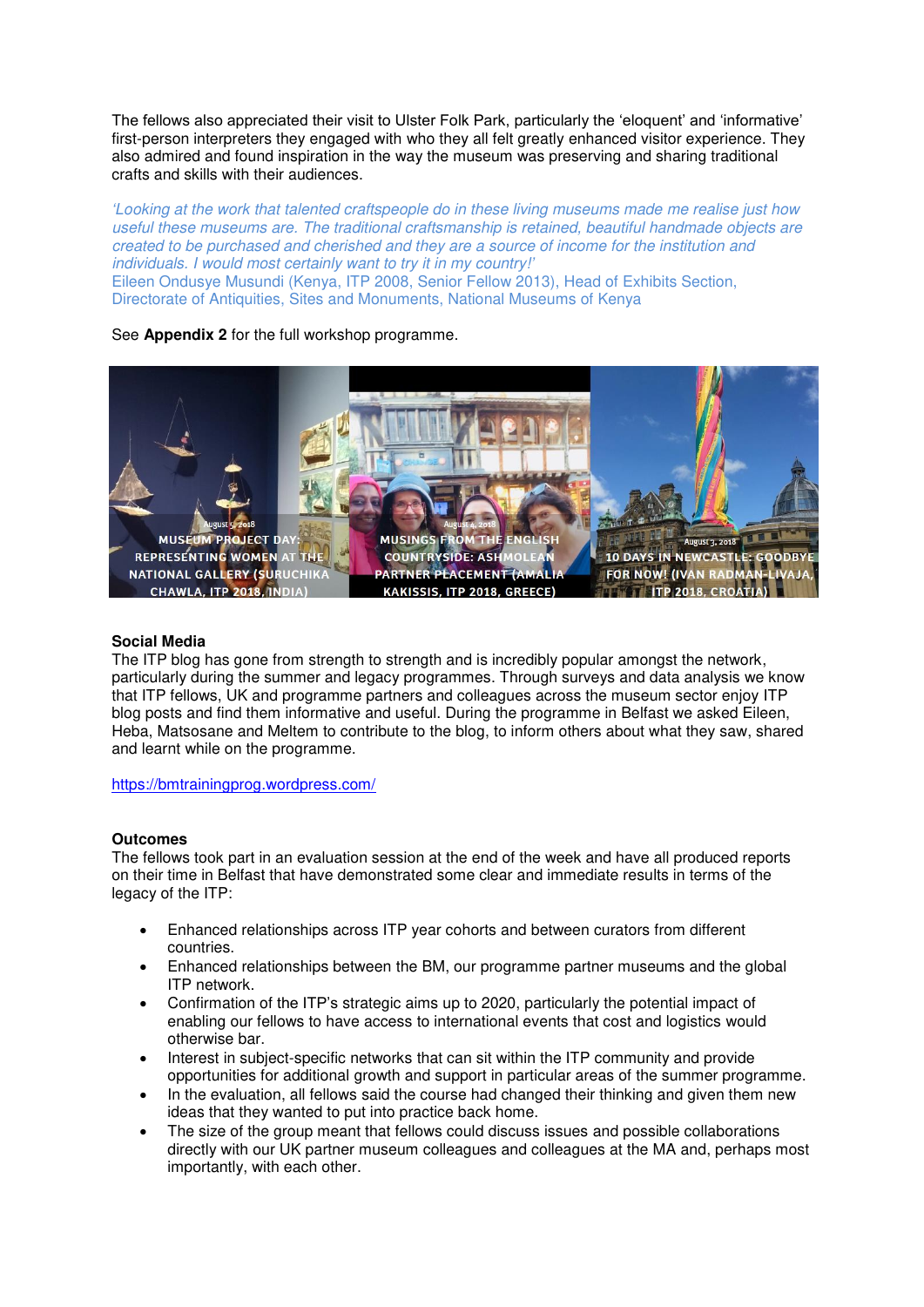*'I really consider it one of the best [opportunities for] networking and exchanging thoughts, experiences and ideas that I ever had. I enjoyed experiencing a new country, new culture and new networking opportunities. It was great to reunite with ITP fellows from different years and different backgrounds.'*

*'I got a lot of opinions, ideas and advice from heritage professionals which were very helpful for my thesis project and I got their contact details to reconnect with them for any help.'*

*'The week was fantastic and I have got more ideas on doing exhibitions and engaging other professionals back home.'*

*'The first part of the programme gave me some new ideas and I gained experiences about new display techniques. The second part of it gave me a valuable chance to meet expert curators from the sector who gave me another professional point of view.'*

*'I was overwhelmed by the warm welcome of the Northern Irish people. The conference has given me new ideas, helped me to keep at par with current museum thoughts and directions.'*

#### **Conclusion**

This was the third MA Conference attended by ITP fellows and yet again provided a platform for discussion and sharing knowledge and experiences that are innovative and inspirational. The MA provides a change in dynamic to the summer programme and our other legacy projects and allows fellows to 'explore' more of the cultural sector in the UK, often introducing them to an area of the cultural sector with particular current relevance.

The five-day programme has helped to demonstrate the successful development of the International Training Programme, while taking a forward-looking approach to building on the networking, partnerships and collaborations that the ITP makes possible. The programme's key aim - to build a global network of museum professionals – has been further supported by the development of these opportunities, which will build additional links between colleagues and strengthen the global community of museums.

The British Museum is very grateful to the Marie-Louise von Motesiczky Charitable Trust for its involvement and encouragement of the project, and for providing support to enable fellows to attend. We would also like to thank our UK partner colleagues who gave up their time and shared their expertise and experiences so freely.

### **Acknowledgements**

### **Supported by**

The Marie-Louise von Motesiczky Charitable Trust

And the British Museum remains grateful to the range of trusts, foundations and individuals who support the annual International Training Programme each summer.

### **Thank you to colleagues at our UK partner museum, National Museums Northern Ireland, for their vital support**

Louise Smyth, Training & Development Advisor Karen Logan, Project Curator Hannah Crowdy, Head of Curatorial Jenna Collier, Visitor Services Assistant Manager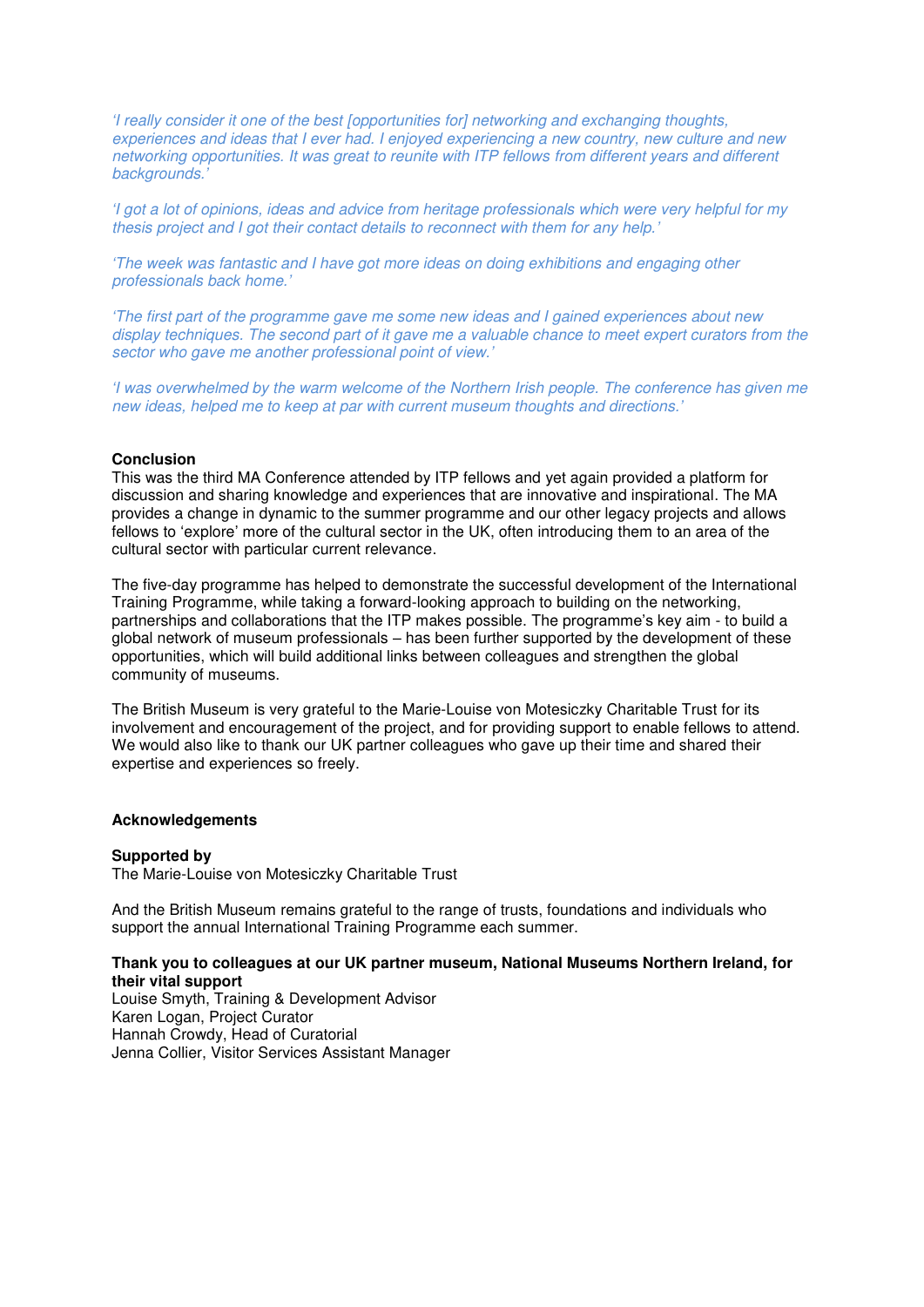### **Appendix 1**

**Fellows' biographies** 

## **Eileen Musundi**

|    | Country            | Kenva                                                 |
|----|--------------------|-------------------------------------------------------|
|    | <b>Institution</b> | National Museums of Kenya                             |
| T. | Job title          | Head of Exhibits Section, Directorate of Antiquities, |
|    |                    | <b>Sites and Monuments</b>                            |
|    | <b>ITP</b> year    | 2008                                                  |
|    | <b>Contact</b>     | emusundi@museums.or.ke                                |
|    | details            |                                                       |

Eileen is currently the head of the Exhibitions Section, under the Directorate of Antiquities, Sites and Monuments, National Museums of Kenya. Her responsibilities consist of supporting the Exhibitions team to deliver on its core functions to the museum and linking with the various departments that provide research and objects for the exhibitions. She also works closely with the Education and Public programmes sections in delivering and interpreting public programmes for the museum, and with the various curators in coming up with new exhibitions and maintaining the established ones.

Eileen joined the Museum in 2006 when it was undergoing tremendous refurbishment, and participated in the development of the permanent exhibitions at the Nairobi National Museum. Since then, she has been involved in setting up and maintaining exhibitions in regional museums that make up the National Museums of Kenya. She also shared skills with colleagues in Ethiopia towards the refurbishment of the permanent history exhibition at the National Museum of Ethiopia. More recently, she is involved in advising and organising the establishment of private sector exhibitions and museums, notably the Central Bank of Kenya's Numismatic Exhibition, the Maritime Museum, the Power Museum of the Kenya Electricity Generating Board and the Civil Aviation Museum. She is also a member of the team developing the Kenya Exhibition at the Aswan Nile Museum, Egypt.

Eileen also enjoys working on temporary exhibitions at her museum, including the *Kanga Stories* textile exhibition, the *People with Disabilities* exhibition put up in line with this year's ICOM theme, and the *Rebirth of a Legend* exhibition that tells the story of a famous revered snake. Eileen is currently working on an exhibition about East African involvement in the World War 1 in November. She also shares skills with new museum professionals and interns. In addition to design work, Eileen worked as a Curator at the Nairobi Gallery, Karen Blixen Museum and at the Nairobi National Museum, positions that vastly added to her experience in the heritage profession. She furthered her training in education programmes by taking part in the British Museums' Getty East Africa Programme, from 2013-2014. This programme offered a series of workshops on core museum skills for staff working at the national museums of Kenya, Tanzania and Uganda. The main objective was to create a network of dedicated museum professionals in both national and regional museums.

### *At the British Museum*

During her time on the International Training Programme in 2007, Eileen was based in the Department of Africa, Oceania and the Americas and her partner placement was spent at the National Museum Wales. Her experiences at the ITP were the confidence boost she needed to find her place in the Museum World.

### <https://museum.wales/>

### *Legacy Projects*

Eileen successfully applied for the Senior Fellow role and returned in 2013 to help with the logistics and development of the summer programme, and support new fellows during the summer.

In November 2015 Eileen attended the ITP Mumbai Workshop *Creating Museums of World Stories*. The workshop was held at CSMVS and was attended by many ITP fellows from different years and countries, UK partners and British Museum colleagues. Eileen also attended the seminar in Cairo to mark the fifth year of the ITP, in 2010.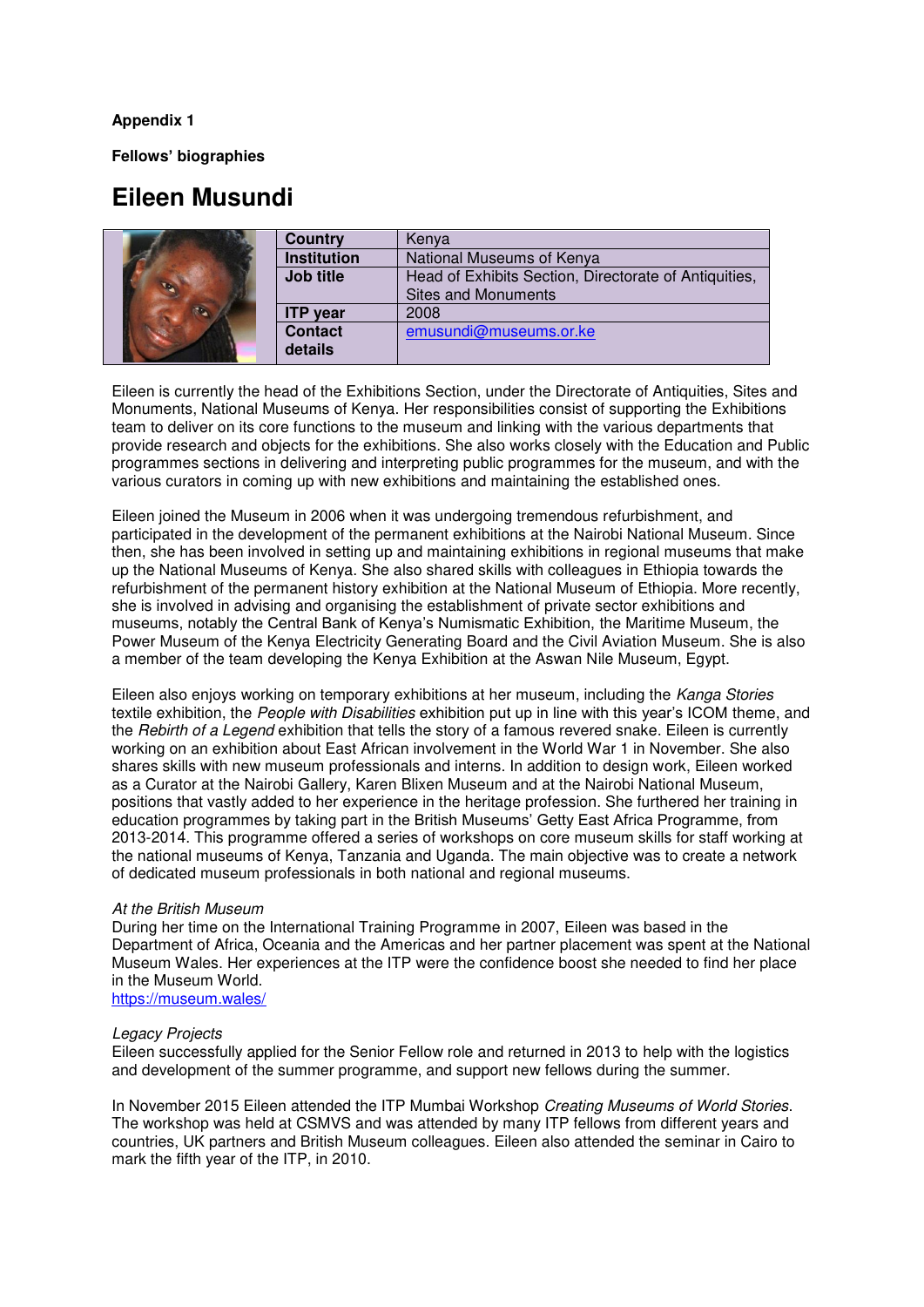# **Heba Khairy**



This year Heba started her Joint Master Degree programme at Helwan University in Egypt, and Brandenburg University of Technology Cottbus - Senftenberg in Germany. Her MA is on Heritage Conservation and Site Management. She is preparing her thesis on *Heritage conservation and community development: Case study the Grand Egyptian Museum*.

Heba participated in Memphis Site and Community development project and field school by USAID, York University and AERA Ancient Egypt Research Associates. Which targeted to conserve and preserve the heritage of Memphis, the Ancient Egyptian Capital, and raise the awareness of the local community. She also participated in the safeguarding and documentation projects of the Mamluk Complex of Sultan Inal Mosque and Madrasa (School) and the ottoman mosque of Ulty Barmaq in Historic Cairo under the supervision of BTU University, Germany.

### <http://memphisegypt.org/> [www.aeraweb.org](http://www.aeraweb.org/)

Heba is a member of the Documentation and Information Affairs department and she manages the collection database at the Grand Egyptian Museum (GEM). She works in various storerooms and museums all over Egypt to select, identify and document artefacts to be displayed in GEM. This involves data entry such as taking measurements and photography. Heba keeps object information up to date by referring to register books and resources in libraries, storerooms, and museums. She works with conservators and other departments, providing them with object data including the data related to the condition of objects.

Heba supports the future display of objects inside the museum galleries by working with the exhibitions team to provide information and identify where more information is needed about the collection. As she takes on a registrar role, Heba is very interested in accessing collection databases in the UK, learning about the latest approaches to exhibition development and is looking forward to exploring the British Museum as a museum with international status. <http://gem.gov.eg/>

### *At the British Museum*

During her time on the International Training Programme 2017, Heba was based in the Department of Ancient Egypt and Sudan and spent her partner placement with the Ashmolean Museum of Art and Archaeology, Oxford.

### <http://www.ashmolean.org/>

Heba's participation on the International Training Programme was supported by the de Laszlo Foundation.

Heba worked with fellow Ala Talebian (Student, Faculty of Art, Tehran University, Iran) on her exhibition proposal project, entitled *The Legend of the Winged Disc: From Egypt to Iran.*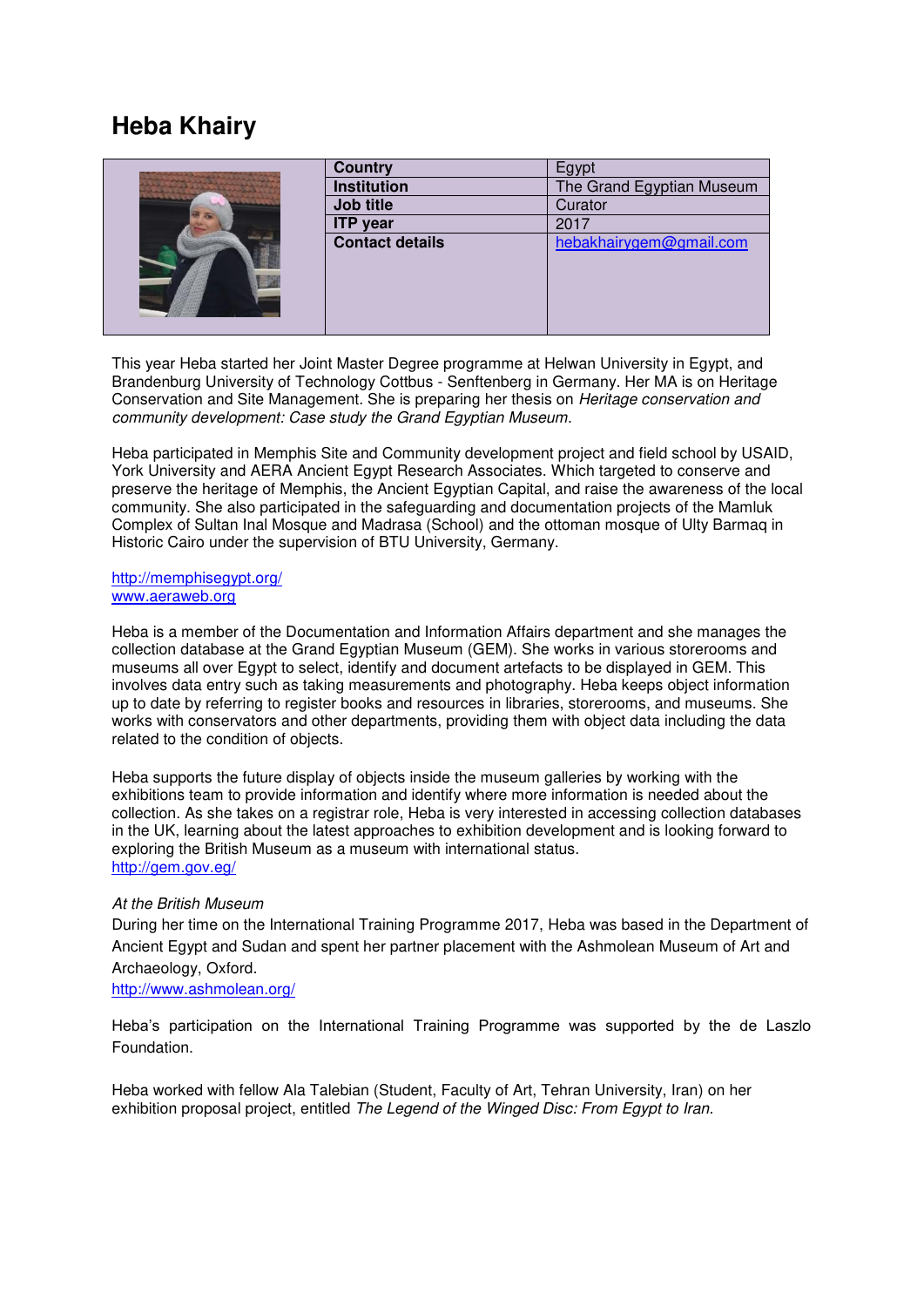## **Matsosane Emely Molibeli**



| <b>Country</b>               | Lesotho                        |
|------------------------------|--------------------------------|
| <b>Institution</b>           | Department of Culture, Lesotho |
| <b>Job title</b>             | Director of Culture            |
| <b>ITP</b> year              | 2017                           |
| <b>Contact details</b>       | matsosanemolibeli@yahoo.co.uk  |
| <b>Professional profiles</b> |                                |
|                              |                                |

Matsosane is currently working at the Ministry of Tourism, Environment and Culture, under the Department of Culture. In 2018 she was promoted from the role of Principal Curator to Director of Culture. She holds a Masters in Museum and Heritage Studies from the University of Pretoria, South Africa. With her background in museum studies she has had the opportunity to engage in a number of exhibition projects.

She facilitated the development of an exhibition at Ha Baroana which showcased rock art paintings. Matsosane has also been working as a supervisor and coordinator during the development of Thaba Bosiu National Monument (site museum), renowned for its rich cultural heritage.

Since 2008 she has enjoyed taking part in the development of the nomination dossier for the Sehlabathebe National Park, given World Heritage status in 2013. This is now part of an extended site in South Africa known as Maloti Drakensberg Park.

She is now working as the overseer of the big project in Lesotho, the establishment of the Lesotho National Museum and Art Gallery. In her role as the Director of Culture she is mandated to coordinate all aspects geared towards protection and management of both tangible and intangible heritage of the country working in partnership with other institutions.

### *At the British Museum*

During her time on the International Training Programme 2017, Matsosane was based in the Department of Africa, Oceania and the Americas and spent her partner placement at Tyne and Wear Archives and Museums in Newcastle

### <https://twmuseums.org.uk/>

Matsosane's participation on the International Training Programme was supported by the Aall Foundation.

Matsosane worked with fellow Hafnidar (Head of Museum Education and Collection, Aceh Museum, Indonesia) on her exhibition proposal project, entitled *The Royal Touch: Basotho Blankets and Identity*.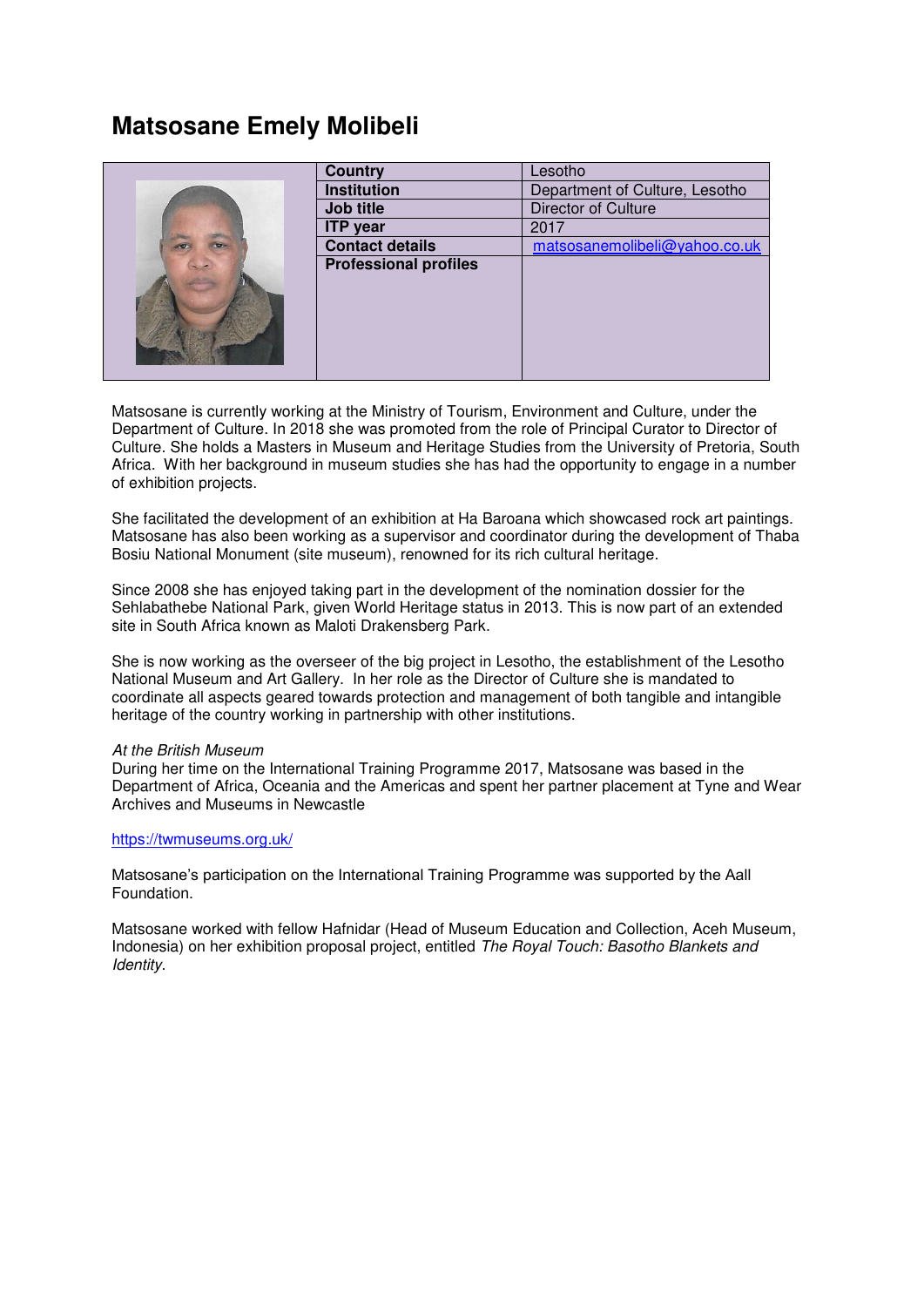# **Meltem Yaşdağ**

| <b>Country</b>               | <b>Turkey</b>                     |
|------------------------------|-----------------------------------|
| <b>Institution</b>           | Ministry of Culture and Tourism,  |
|                              | Ankara                            |
| Job title                    | <b>Culture and Tourism Expert</b> |
| <b>ITP</b> year              | 2011                              |
| <b>Contact details</b>       | arimeltem@yahoo.com               |
| <b>Professional profiles</b> |                                   |

Meltem is an Art and Architectural Historian, Culture and Tourism Expert for the Turkish General Directorate for Cultural Heritage and Museums. She deals with issues concerning temporary/continuous museum exhibitions, new techniques for object displays and the connection between cultural heritage sites and museums.

Meltem has been preparing for associate professorship exams in the area of museum and cultural heritage studies since last year. After completing her PhD, she continues to engage with an academic career through writing new publications and holding seminars about museum exhibition, oral history work and museology, cultural heritage sites and museums etc. studies. Both private and government museums in Turkey are accountable to the Ministry of Culture and Tourism, and in accordance with the Ministry of Education, museum efforts are focused on the role of museums in education. Within this context Meltem aims to make museums more accessible and useful for the children and local people, who live in the area of protected heritage sites. She also works on the concept of living social museums through her seminars and training programmes.

Meltem is also interested in museum architecture associated with the collection that it has.

### *At the British Museum*

During her time on the International Training Programme in 2011, Meltem was based in the Greece and Rome Department and her partner placement was spent at Bristol Museums.

### <https://www.bristolmuseums.org.uk/>

Meltem's exhibition project proposal was entitled *Persephone: The daughter of Knidus.* 

Since the 2011 summer programme, Meltem has collaborated with the ITP team especially for the blog and also with 2011 ITP fellows from Palestine and India for professional support. During her academic and Ministry projects about museology, she continues her communication with Bristol Museums, the People's History Museum and Manchester Museum and she uses visual/written material from these museums, which were taken during her time in these museums, on the ITP's summer programme.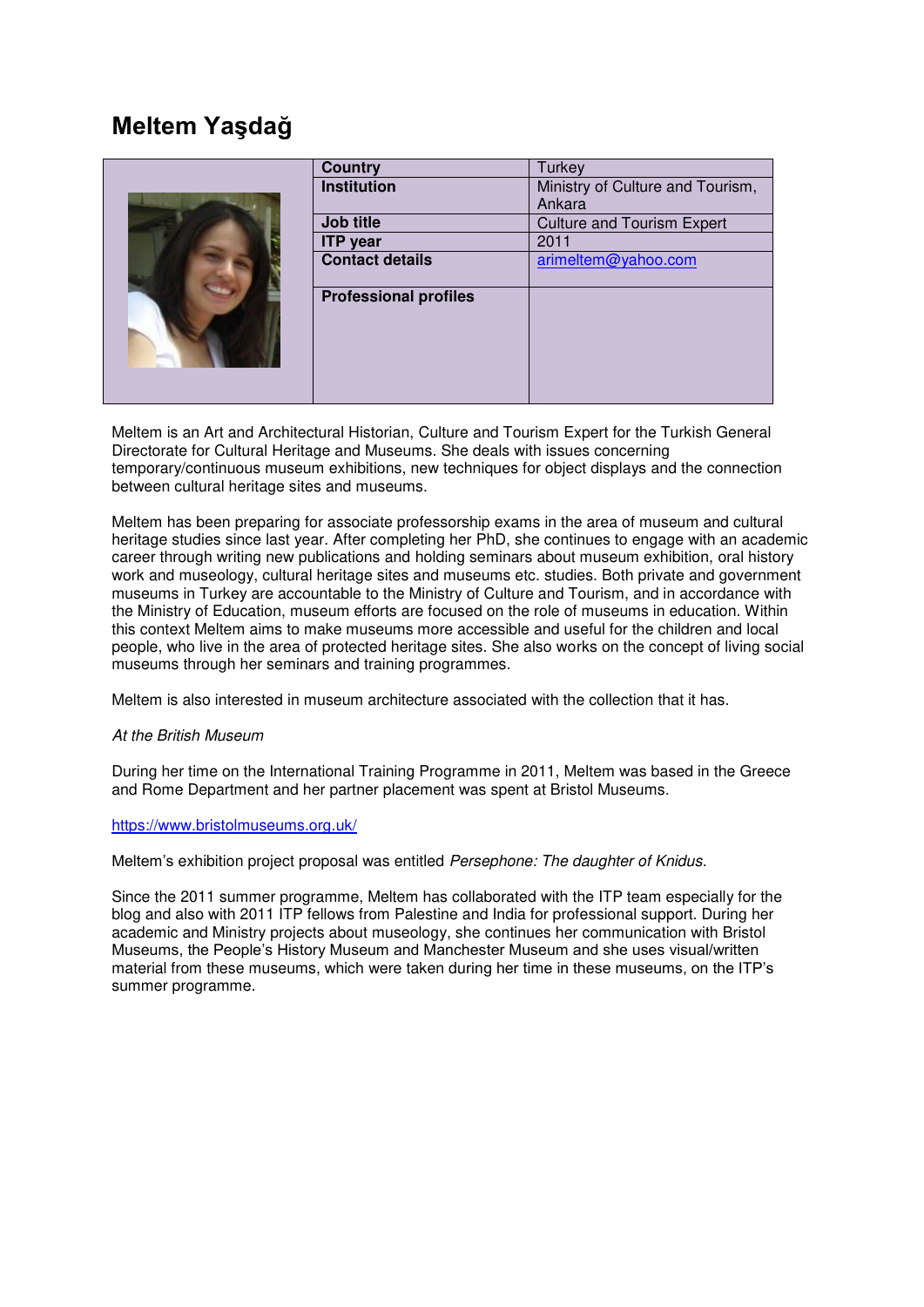### **Appendix 2**

### **The programme**

| Sunday 4 <sup>th</sup> November |                                                                                                                                                                                                                                                                                                                                                                                                                  |
|---------------------------------|------------------------------------------------------------------------------------------------------------------------------------------------------------------------------------------------------------------------------------------------------------------------------------------------------------------------------------------------------------------------------------------------------------------|
| 13:00                           | Please meet Claire Messenger at the hotel reception                                                                                                                                                                                                                                                                                                                                                              |
| 13:30                           | <b>Walk to Ulster Museum</b>                                                                                                                                                                                                                                                                                                                                                                                     |
| $14:00 - 17:00$                 | Meet UK Partner Louise Smyth, Training & Development Advisor,<br>National Museums Northern Ireland who will introduce you to NMNI and Ulster<br>Museum.<br>Please explore the whole museum, but NOT the Troubles Gallery. You have a<br>day dedicated to the Troubles Gallery tomorrow.<br><b>Free Evening</b><br>Please read through the programme and course book in preparation for each<br>day's activities. |

| Monday 5 <sup>th</sup> November |                                                                                                                                                                                                                                                                     |  |
|---------------------------------|---------------------------------------------------------------------------------------------------------------------------------------------------------------------------------------------------------------------------------------------------------------------|--|
| 09:00                           | Meet at hotel reception desk                                                                                                                                                                                                                                        |  |
| $09:00 - 10:30$                 | Official introductions and talk through programme for next 3 days<br>Group introductions<br>Where we are visiting and why<br>Who we are meeting: their roles in the museum sector, the ITP and MA<br>conference<br>Networking opportunities<br><b>Blog Schedule</b> |  |
| 10:30                           | <b>Walk to Ulster Museum</b>                                                                                                                                                                                                                                        |  |
| $11:00 - 13:00$                 | Visit Ulster Museum: Troubles Gallery<br>Welcome from Louise Smyth<br>Troubles Gallery: time to walk around as a visitor and then reflect on the<br>display.                                                                                                        |  |
| $13:00 - 14:00$                 | Lunch                                                                                                                                                                                                                                                               |  |
| $14:00 - 15:30$                 | <b>Troubles Taxi Tour</b>                                                                                                                                                                                                                                           |  |
| $15:30 - 16:30$                 | Meet with Karen Logan, Project Curator at Ulster Museum<br><b>Discuss the Troubles Gallery</b>                                                                                                                                                                      |  |
| $16:30 - 18:00$                 | <b>Free time</b>                                                                                                                                                                                                                                                    |  |
| $18:00 - 18:30$                 | Meet at hotel reception to reflect on the day.                                                                                                                                                                                                                      |  |
| $18:30 - 20:00$                 | <b>Dinner</b>                                                                                                                                                                                                                                                       |  |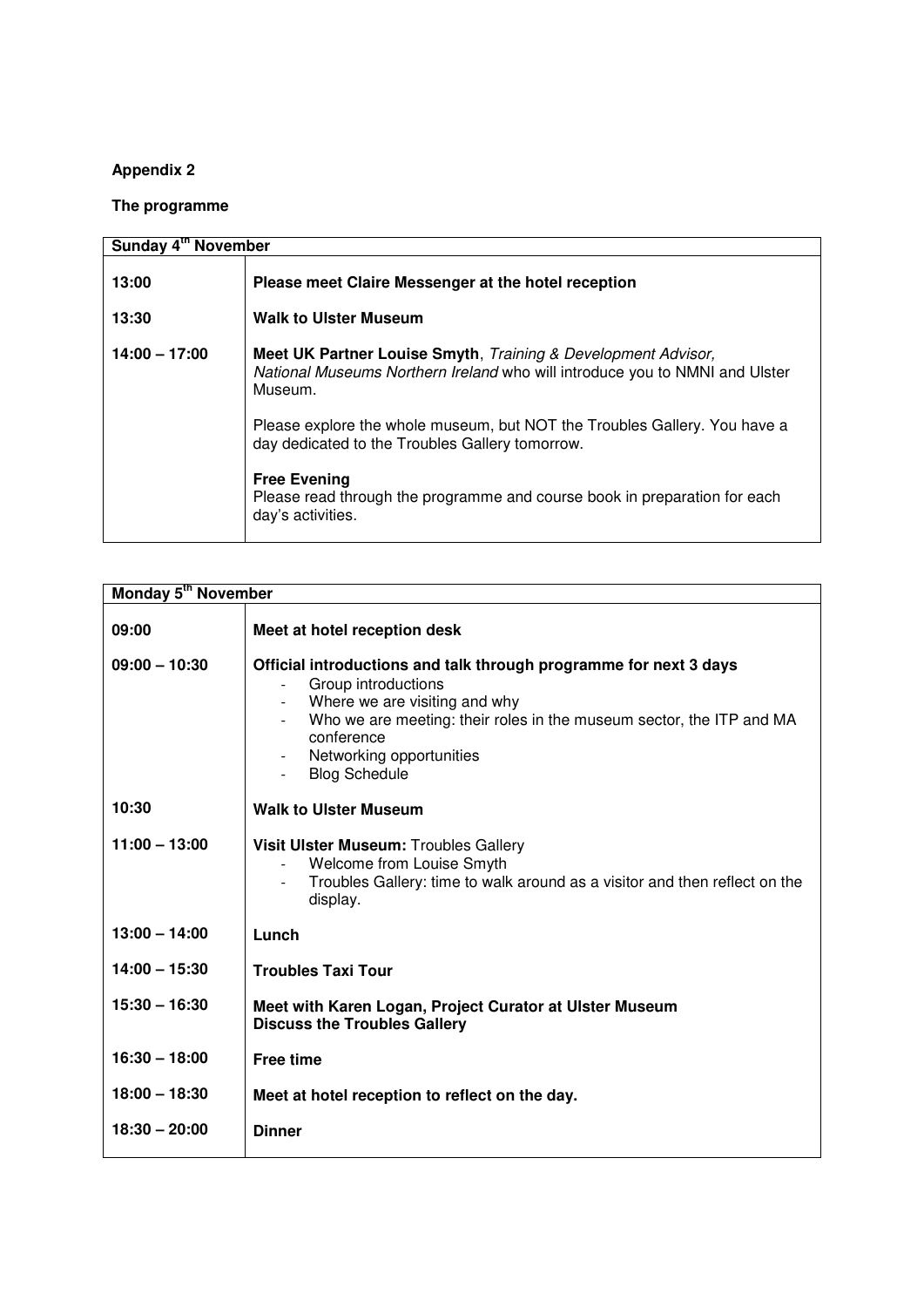| Tuesday 6 <sup>th</sup> November |                                                                                                  |
|----------------------------------|--------------------------------------------------------------------------------------------------|
| 08:00                            | Meet at Hotel information desk and discuss the day's schedule                                    |
| 08:30                            | Walk to train station in good time to collect tickets and find platform                          |
| $10:00 - 10:30$                  | Introduction to Ulster Folk and Transport Museum with Hannah Crowdy,<br>Head of Curatorial, NMNI |
| $10:30 - 13:30$                  | <b>Guided visit at Ulster Folk Museum</b>                                                        |
| $13:30 - 14:30$                  | <b>Group lunch</b>                                                                               |
| $14:30 - 16:00$                  | Self-guided visit at Transport Museum                                                            |
| 18:00                            | Meet at hotel reception                                                                          |
| $18:30 - 20:30$                  | <b>Dinner</b>                                                                                    |

| <b>Wednesday 7<sup>th</sup> November</b> |                                                                                                                                                                                                                                                                                                                                                                           |
|------------------------------------------|---------------------------------------------------------------------------------------------------------------------------------------------------------------------------------------------------------------------------------------------------------------------------------------------------------------------------------------------------------------------------|
| $09:00 - 10:00$                          | Sit with ITP team, download MA App and read through <b>Museum Association</b><br>Programme. Discuss:<br>the role of the MA in the UK<br>the theme for 2018<br>what to expect<br>speakers - any UK partners? Anyone we know? Anyone we think might<br>be relevant to group based on conversations?<br>UK and programme partners to look out for<br>Meet times for tomorrow |
| 10:00                                    | <b>Taxi to The Titanic Experience</b>                                                                                                                                                                                                                                                                                                                                     |
| $10:30 - 12:30$                          | <b>The Titanic Experience</b>                                                                                                                                                                                                                                                                                                                                             |
| $12:30 - 13:15$                          | Time to wander around the docklands                                                                                                                                                                                                                                                                                                                                       |
| $13:15 - 14:00$                          | Lunch                                                                                                                                                                                                                                                                                                                                                                     |
| 14:00                                    | Taxi to the Crumlin Road Gaol Visitor Attraction and Conference Centre                                                                                                                                                                                                                                                                                                    |
| 14:30                                    | <b>Tour of Crumlin Road Gaol</b>                                                                                                                                                                                                                                                                                                                                          |
| $15:45 - 17:30$                          | Walk back to accommodation and feedback on venues visited                                                                                                                                                                                                                                                                                                                 |
| $17:30 - 18:45$                          | <b>Free time</b>                                                                                                                                                                                                                                                                                                                                                          |
| 18:45                                    | Meet at hotel reception                                                                                                                                                                                                                                                                                                                                                   |
| $19:00 - 21:00$                          | <b>Museums Association Welcome Reception</b><br><b>Belfast City Hall</b>                                                                                                                                                                                                                                                                                                  |
| $19:15 - 19:45$                          | A guided tour behind the scenes including the robing room and council<br>chambers                                                                                                                                                                                                                                                                                         |